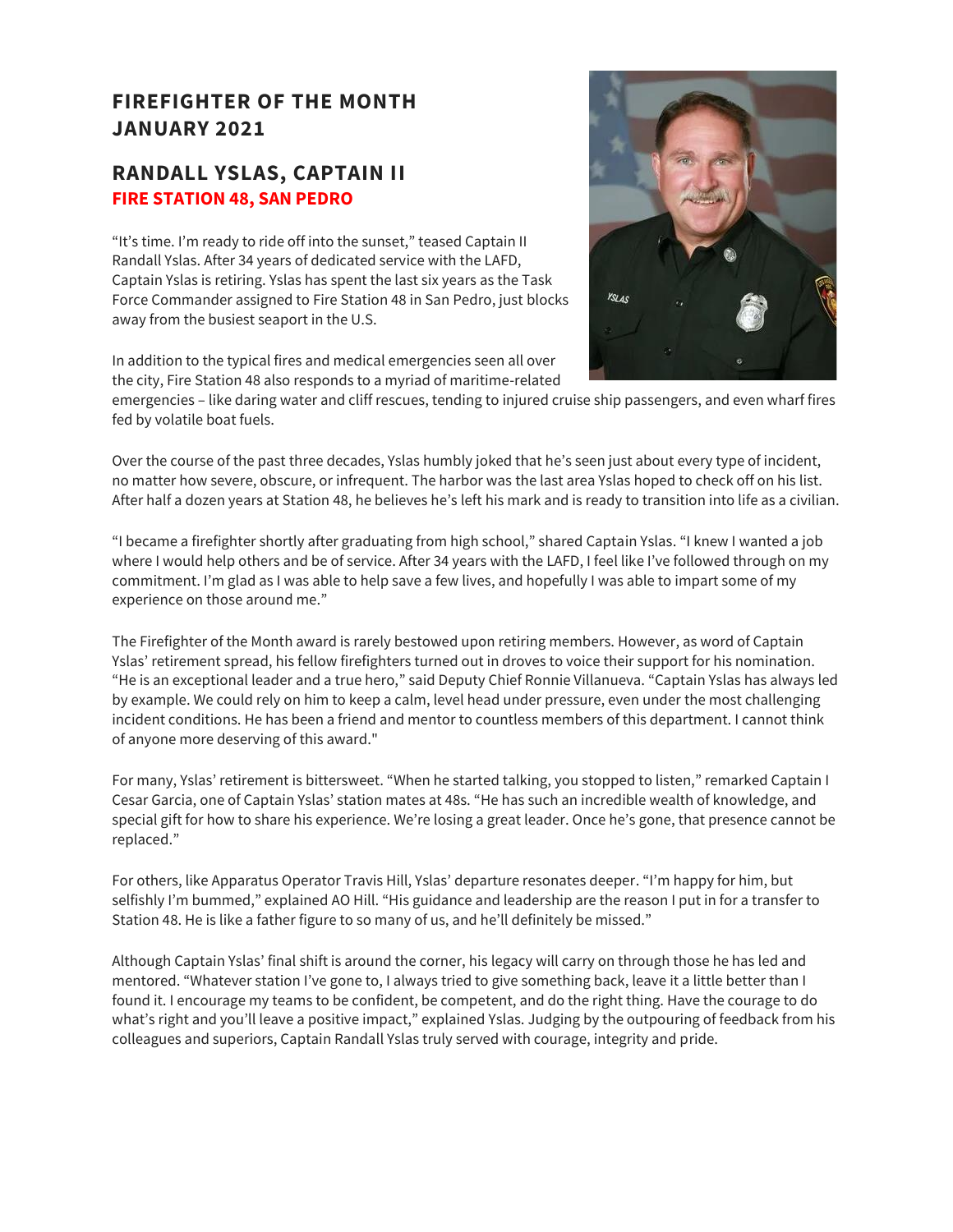

## **FIREFIGHTER OF THE MONTH FEBRUARY 2021**

#### **AFARA LALAIND, FIREFIGHTER/PARAMEDIC COVID DIVISION/FIRE STATION 65**

After nearly a year, the life-threatening effects of the pandemic continue to be disproportionately felt throughout L.A.'s underserved communities. Firefighter/Paramedic Afara Lalaind is at the forefront of combating this trend. Lalaind is technically assigned to Fire Station 65 in Watts, but for the past year, she has been detailed to the LAFD's COVID Division.

From March of 2020 through December, she was an integral part of the LAFD's mobile testing team, working in some of L.A.'s hardest-hit communities. During the holiday season, she switched over to a special assignment – helping to administer the vaccine to the city's dependent and homebound population, comprised mainly of elderly and disabled persons without access to vaccine sites.

Similar to the mobile testing program, Lalaind and her teammates identify communities with high infection rates, and work to establish a way to curb the spread. In some cases, that means establishing a "pop-up" site with outreach and transportation services provided by other community partners. In other cases, it means taking the operation directly to local Housing and Urban Development sites.

"We vaccinated 42 seniors on our first day of the pilot program," explained Lalaind. "These are Phase 1 folks that otherwise would not have access to the vaccine. It may not seem like much, but every day, we hope to see our progress grow. The goal is to help vaccinate 73,000 individuals."

Lalaind is a Bay Area native who grew up dedicating her time to community causes like volunteering at homeless shelters, food banks, and the local women's shelter. After taking an introduction to fire service class in college, Afara was certain she had found her calling. She credits her college instructor, and her older sister, who at the time was a member of the San Jose Fire Department, with guiding her journey.

Joining the LAFD is a testament to Afara's perseverance and relentless work ethic. After nearly three dozen applications to 15 different agencies, Lalaind landed her dream job. It took eight years for the single mother of three to make it. That was in 2016, and she claims she is just getting started.

"I never doubted myself. I knew this was what I wanted and it was only a matter of time and effort," expressed Lalaind. "I committed to becoming a firefighter - for myself, and for my kids. There were definitely some challenging times, but I knew I needed to see this through to send the right message and set an example for my children."

According to Battalion Chief Kris Larson, COVID Testing Section Commander, Afara's hard work continues to make a remarkable impact. "Firefighter/Paramedic Lalaind is a tremendous asset to this [COVID] Division, and to our entire Department," shared Chief Larson. "Her sound judgment, professionalism, and unmistakable passion for helping others are why she is ideally suited to help guide the vaccination outreach process for our at-risk communities. We are fortunate to have her on the team, and she is most deserving of receiving Firefighter of the Month."

Lalaind dedicates what little free time she has towards her children and family. She looks forward to rounding the curve on the pandemic so she can resume her carpentry and woodworking hobbies. Before COVID struck, Afara could most likely be found in her woodshop or making renovations to her new home. "I had to shelve most of my projects because there just aren't enough hours in the day to fight the pandemic, be a mom, and rebuild my fireplace mantle," joked Lalaind.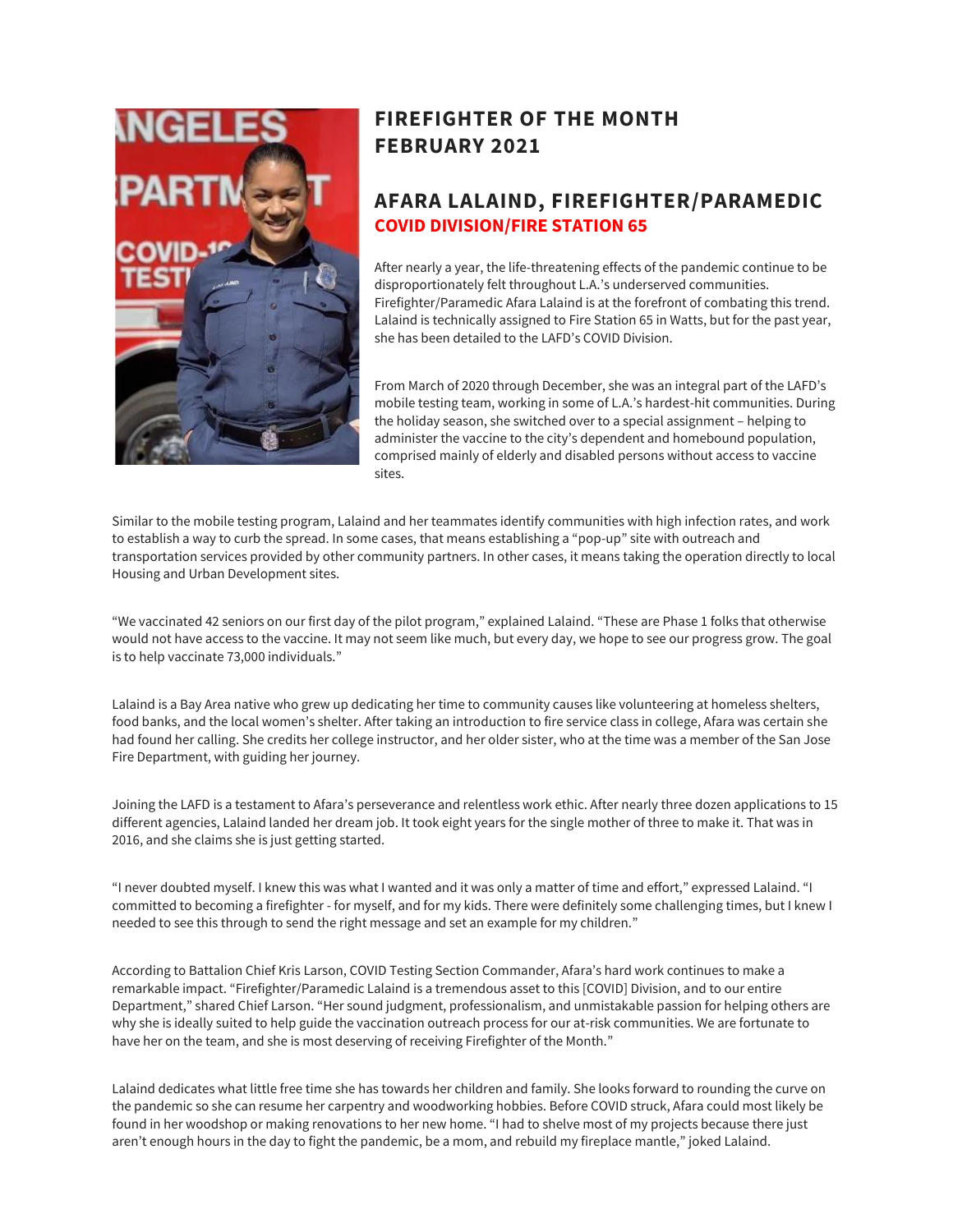## **FIREFIGHTER OF THE MONTH MARCH 2021**

#### **BRIAN QUINN, INSPECTOR FIRE PREVENTION BUREAU**

"I certainly get my exercise if I don't take the elevators," joked Inspector Brian Quinn. "Most of the time, the management or building engineers aren't too thrilled with the idea of avoiding the elevators, since they are generally tasked with accompanying me during an inspection."

Quinn is in his fifth year as an inspector with the LAFD's Fire Prevention Bureau, and two years into his current assignment with the High Rise Unit. Quinn is one of just a handful of inspectors responsible for covering the hundreds of buildings across Los Angeles with seven or more floors.



His job involves working with engineers, contractors, and building managers to ensure high-rise buildings are adhering to fire codes. Each day, he conducts walkthroughs at various buildings from the Mid-Wilshire district, to LAX, and all the way down to the harbor. His purpose is to search for potential life hazards, fire risks, and other inhibitors that could potentially affect how a building's occupants would evacuate in the event of an emergency.

"Sometimes we're seen as nitpickers, and it's understandable. Our job is literally to walk through every square foot of a building and point out potential problems," explained Quinn. "I get that, so I try to paint a picture for my hosts using real-life examples of how and why the fire codes help save lives and property."

Quinn's top responsibility is ensuring every high rise under his jurisdiction is inspected annually, including confirming its fire protection equipment and systems (sprinklers, alarms, fire extinguishers, etc.) are in working order.

"Most building owners and managers see the importance in what we're trying to accomplish. Every now and then, you encounter someone that needs a little bit of extra motivation to get up to code," shared Quinn. "Instead of jumping straight to the enforcement steps, I try to strike a balance with encouragement and education. Yes, keeping up to code can be costly, but there is nothing more valuable than protecting the lives of your tenants and occupants."

Thanks to Quinn's years as a firefighter/paramedic, he has a wealth of knowledge and incident experience to draw upon to help educate his audience. Quinn has been a member of the LAFD for a little over 20 years.

Prior to joining the Fire Prevention Bureau, Brian was assigned to Fire Station 43 in Palms, on the Westside of Los Angeles. "My current role is far different from working at a fire station," explained Quinn. "I don't get the same tangible chance to make a difference like I would if I were responding to a fire or a medical emergency. However, this role is still extremely fulfilling, knowing that if I and my colleagues weren't out there conducting these inspections, there's a high probability L.A. would see a lot more life hazards."

"Inspector Quinn is exceptionally organized and detail-oriented. He has impeccable follow-through and professionalism," shared Captain Ryon Jones, of the Fire Prevention Bureau's Legal Unit. "In a role that is all about rules and regulations, Inspector Quinn does a remarkable job making his findings relatable. He truly cares about making a difference at every building he inspects, and the quality of his work reflects this."

Inspector Quinn is a husband, and father of two. Off duty, you are likely to find him outdoors, at the beach, or on a hiking trail taking full advantage of L.A.'s weather.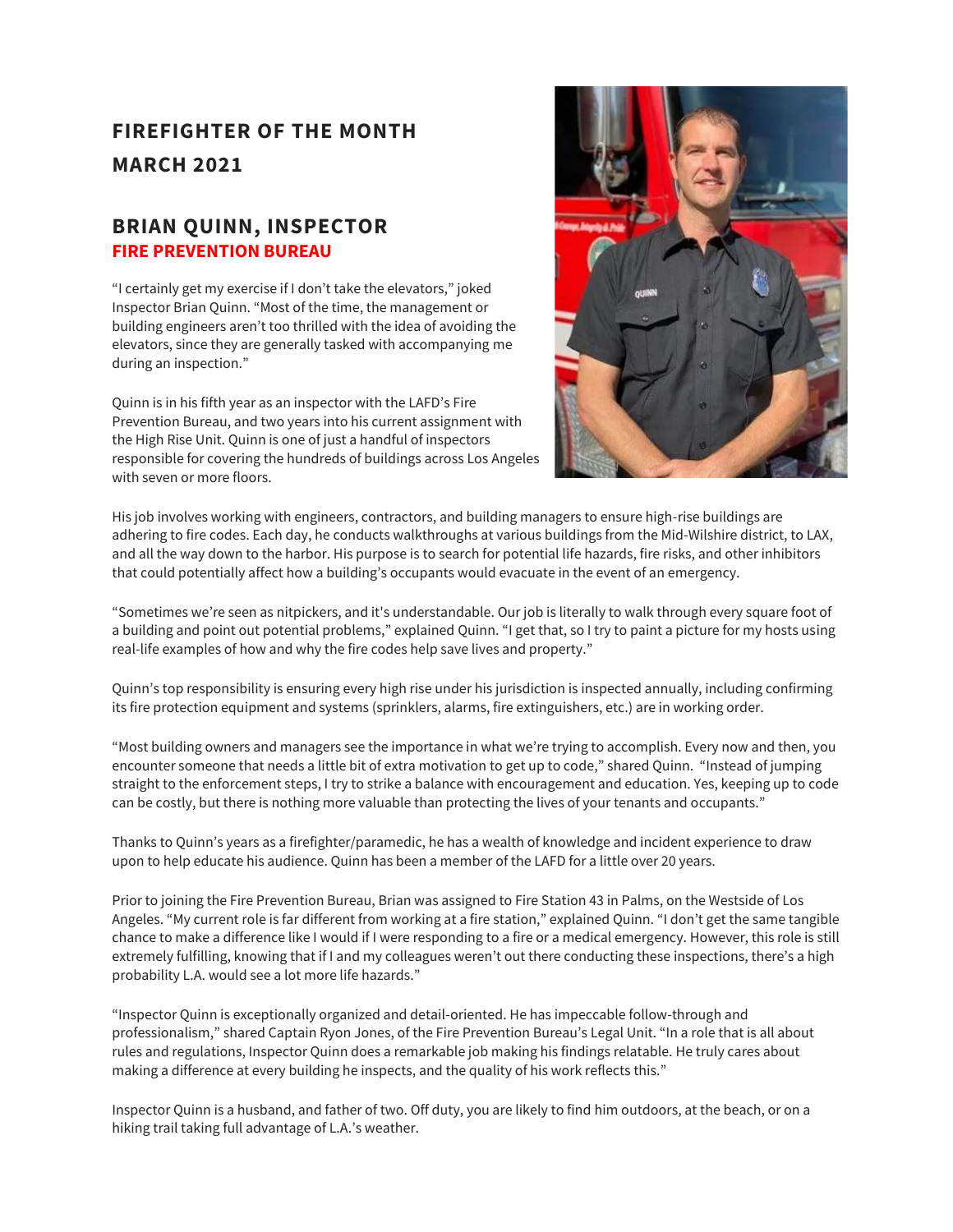

## **FIREFIGHTER OF THE MONTH APRIL 2021**

#### **KRISHAN VADUKUL, FIREFIGHTER/PARAMEDIC TACTICAL EMERGENCY MEDICAL SUPPORT**

Krishan Vadukul is not your average paramedic. He is one of only eight LAFD Tactical Emergency Medical Support (TEMS) unit members. Vadukul and his colleagues assist partner agencies such as the Los Angeles Police Department's Special Weapons and Tactics (SWAT) team, the Federal Bureau of Investigation, and the U.S. Department of Homeland Security in dangerous situations.

TEMS members undergo rigorous tactical SWAT training to handle high-pressure incidents like barricaded suspects, hostage situations, and active-shooter scenarios. Krishan and his teammates are entrusted with supporting other first responders

near the hot zone, often near gunfire and other hazardous conditions.

Instead of working 24-hour platoon shifts with their firefighter brethren, TEMS members operate on a 4-10 work schedule (four days, ten hours per day) comparable to their law enforcement counterparts. In addition to riding out on planned events (i.e., serving warrants), Vadukul and his team respond to 2-3 spontaneous events each week. In between high-risk incidents and ongoing training, TEMS members bolster the LAFD Fast Response Vehicle (FRV) program.

The firefighter/paramedics assigned to the FRV program have special clearance from the Los Angeles County Department of Health Services to medically clear certain patients. Krishan and his partner can treat patients experiencing acute behavioral crises or chronic public inebriation and arrange transport to either a Mental Health Urgent Care Center or Sobering Center rather than a traditional hospital emergency room.

"We're kind of like the LAFD's multi-tool. The FRV versatility allows us to run interference for fire and EMS calls in busy districts," explained Vadukul. "We can also attach ourselves to structure fire responses or break-away to extinguish small rubbish fires. Since it is just two of us per FRV, we're always ready to go at a moment's notice when a call comes in from law enforcement."

Vadukul has been a TEMS member for a little over a year. So far, he has loved every minute of it. "Every day is different. Between our typical LAFD responsibilities and working alongside law enforcement, the action is nonstop. Going from a narcotics overdose to a structure fire, and then to a barricaded suspect call, there are some days where it feels like your adrenaline never stops pumping."

As if here were not busy enough with TEMS and FRV duties, Krishan also serves as a base camp manager at the Dodger Stadium vaccination site. In fact, Vadukul has spent nearly as much time on the blacktop at Dodger Stadium as he has a tactical paramedic. "It's a bummer that this pandemic has dragged on for over a year, but I don't mind much. Whether I'm helping at the vaccine site or riding out to a medical emergency, I see it as my opportunity to help someone. You never know what the day might throw your way. That's part of what makes being a firefighter the greatest job ever."

Vadukul is a Southern California native who loves traveling to beachy destinations and learning about other cultures. He and his wife are currently expecting their first child.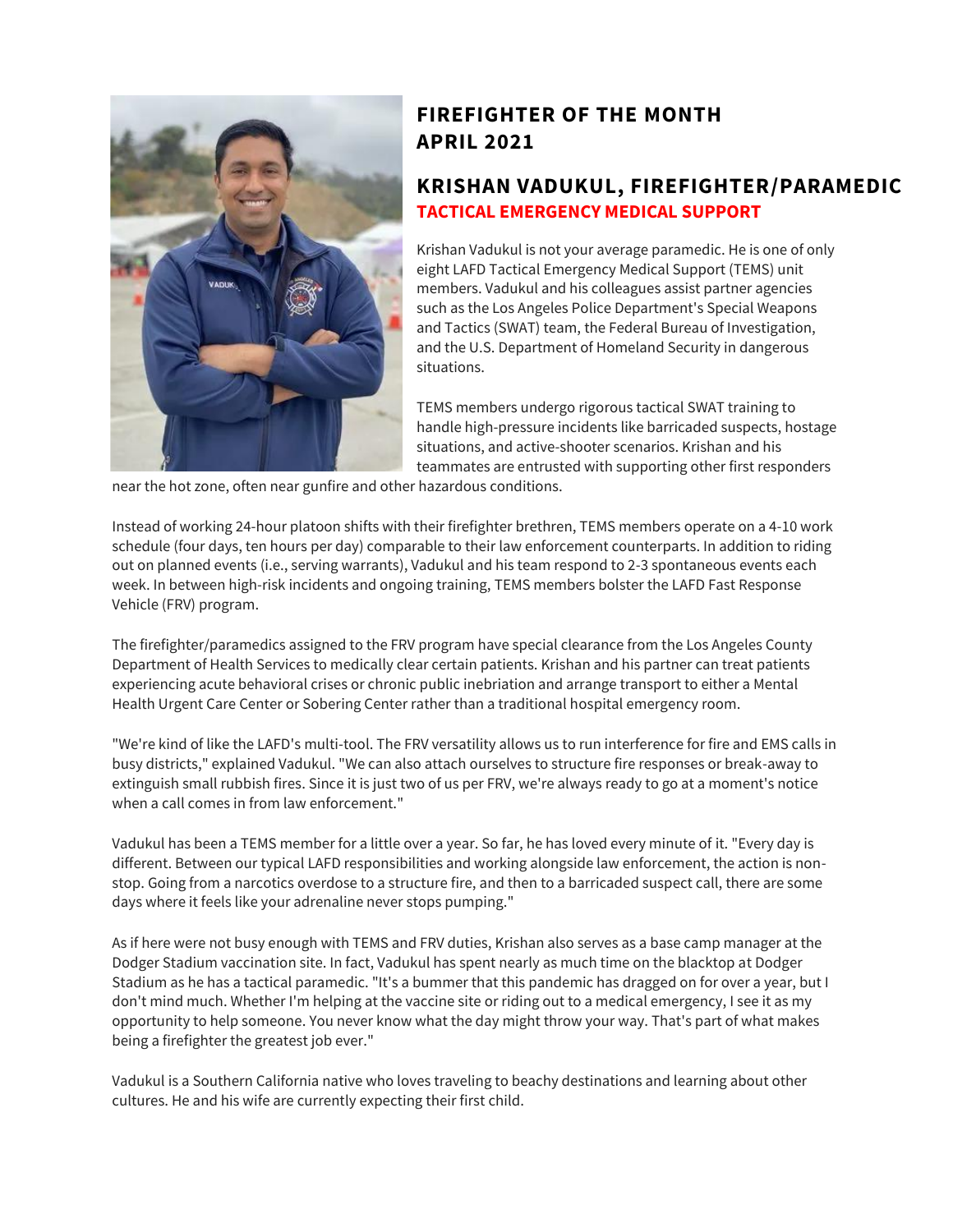#### **FIREFIGHTER OF THE MONTH MAY 2021**

#### **LINSAY PELLEGRINI, INSPECTOR I FIRE PREVENTION BUREAU, VALLEY PUBLIC SAFETY**

Linsay Pellegrini is an Inspector with the LAFD's Fire Prevention Bureau, handling public safety for institutions such as hospitals, convalescent homes, assisted living facilities, and jails in the Western San Fernando Valley.

More specifically, Pellegrini is responsible for evaluating the safety conditions at any facility where people who cannot care for themselves might live for more than 24 hours.

Inspector Pellegrini's top priorities are making sure that the employees, residents, and visitors at these facilities are as safe as possible. This includes checking to ensure fire protection systems are functional (such as sprinklers, lights, and alarms), and evaluating access to emergency exits so that occupants can evacuate safely in an emergency.

Arguably, her most important responsibility is forecasting and mitigating potential risks for fellow firefighters. Pellegrini has to be able to spot safety threats that may arise if/when firefighters are called to a site for any variety of reasons. For example, any chemicals housed on-site must be labeled, stored, and documented accordingly so that in the event of a fire, the responding engine companies know what types of hazards they might encounter.

The lion's share of Pellegrini's workload relates to the hundreds of residential care facilities across the Valley. These are non– medical facilities that provide rooms, meals, housekeeping, supervision, storage and distribution of medication, and personal care assistance, typically for elderly patients.

"I've been in this role for close to five years. The list of facilities to inspect is never-ending," expressed Inspector Pellegrini. "Between following-up on leads from local fire stations and walking every square foot at these facilities, it is an endless sea of safety concerns."

These facilities with six or fewer beds, usually located in residential neighborhoods, are intended to provide less institutional care than more extensive facilities like convalescent homes and hospitals. Pellegrini estimates that close to 75% of her time is consumed tending to these types of facilities.

Common violations include blocked exits, doors that do not function properly, improper storage, and locked doors. "The blocked emergency exits are a big concern. Understandably, these facilities want to stop transients from entering or prevent patients with memory loss from eloping, but we constantly need to reinforce why these exits need to remain clear – it is for everyone's safety," explained Pellegrini.



Pellegrini has been a member of the LAFD for 18 years. She joined the Department because of her desire to become a paramedic. The one-on-one of helping patients was what she enjoyed most during her days at the fire station.

After nearly ten years in the field, Pellegrini's career shifted when she became a mom. 'It is definitely very different than working on an ambulance, but I enjoy it," shared Pellegrini. "Working in the Bureau gives me the feeling that I'm still helping people, granted on a broader scale. I feel a sense of responsibility to help our fire stations from a different vantage point."

When Pellegrini is not busy holding down one of the most technical and taxing roles in the Department, she moonlights as a super mom to her son and daughter. She also draws some uncanny comparisons to parenting and firefighting. "I think managing stress and sleep deprivation are aspects that definitely cross over to being a parent," joked Pellegrini.

"Hobbies? Who has time for hobbies?!" exclaimed Pellegrini. "My kids are my life and my hobby. I literally have no time for myself," she said laughingly. "But it's totally worth it. I don't want my daughter or any young woman to think that they have to sacrifice family life for their career. When you love what you do, you find a way to make it work."

Pellegrini is married to LAFD Captain Nick Pellegrini, who is assigned to Station 75 in Mission Hills. "We make a good team," shared the Inspector. "It's fair to say that as a mom, I take the lead with the kids, but on the days that I have inspections, Nick holds down the fort with academics and extracurriculars."

In typical firefighter fashion, Pellegrini showed her LAFD spirit and competitive nature when explaining her home dynamic. "Sometimes people are surprised to learn that our kids have two parents that are firefighters. But once you get to know us, we're just like most other families...The difference is, I might be an Inspector at work, but at home, everyone knows I'm the B.C. (Battalion Chief)."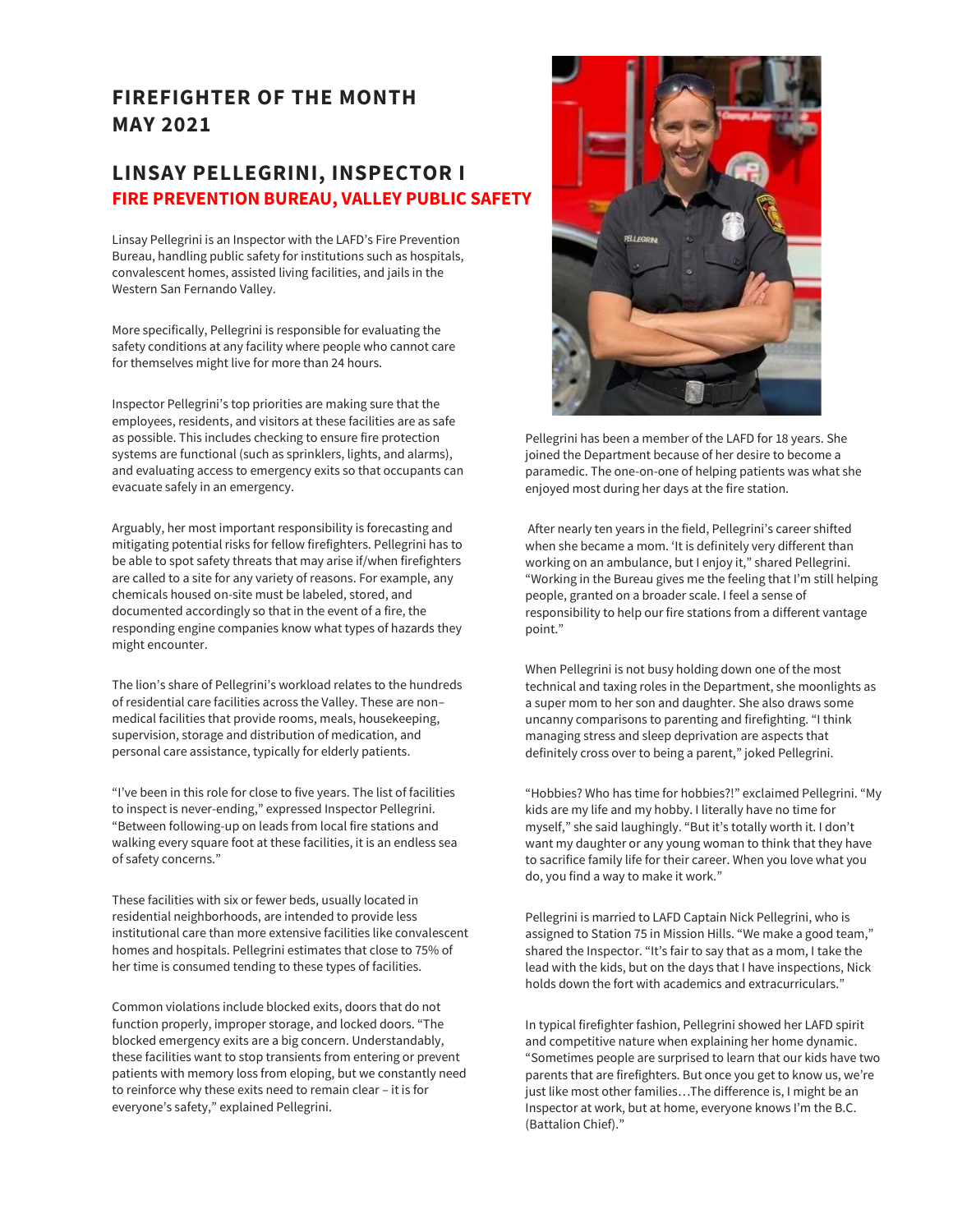

### **FIREFIGHTER OF THE MONTH MAY 2021**

#### **DOUG VAN NORDEN, FIREFIGHTER III FIRE STATION 3, DOWNTOWN LOS ANGELES**

"Always wear your seatbelt," says the man responsible for cutting crash victims free from car wreckage. Firefighter III Doug Van Norden is one of six "Swampers" entrusted with operating the Los Angeles Fire Department's (LAFD) Heavy Rescue apparatus.

The Heavy Rescue, essentially a giant-sized tow truck, is a one-of-a-kind behemoth fondly referred to as "the Hook." Van Norden and his fellow Swampers use this apparatus in a wide variety of life hazard situations, including righting overturned big rigs, separating crushed vehicles, pulling vehicles from the river or wash, and lifting heavy objects. Swampers also moonlight as emergency tire repair specialists for LAFD apparatus after normal business hours.

In addition to the winches, cables, chains, and cache of lifting

equipment, the Heavy Rescue is also outfitted with industrial-grade chainsaws, drills, cutters, spreaders, airbags, and rams. "They call it the Heavy Rescue because everything on it is so darn heavy," joked Van Norden.

Although Swampers see fewer daily calls than the rest of their firefighter counterparts, the emergencies they respond to tend to be of a more severe and shocking nature. "We don't get called out to your average fender benders," explained Van Norden. "The Heavy Rescue rolls out when there are serious life hazards involved, and our team needs some extra resources."

"The majority of our calls are vehicle extractions when every minute counts. That could mean a car wedged under a big rig, an SUV that's gone over the side of the freeway, or a nasty vehicle rollover. But we also see our fair share of construction accidents and physical limb extractions," said Van Norden.

Becoming a Swamper is no easy feat. On top of earning a Class A driver's license, Van Norden also underwent close to a year of specialty training to master the ins and outs of operating the Heavy Rescue. If you ask Van Norden, he tells you it was totally worth it.

"I love it. This has to be one of the coolest jobs in the entire Department," shared Van Norden. "Every day is different. Since we're responsible for covering the entire city, we may go from Downtown to the harbor, up to the foothills, and then over to the East Side, all in a single day."

Van Norden joined the LAFD in 2009 after eight years of service in the Marine Corps, which included multiple deployments to Iraq and the Persian Gulf. In addition to his Heavy Rescue duties, he is also a member of the LAFD Urban Search and Rescue crew, the Swift Water Rescue team, FEMA (Federal Emergency Management Agency) California Task Force 1, and the bike medic team.

The Mississippi native now resides in La Habra Heights with his wife and two children. Off the clock, Van Norden enjoys working on his house and road-tripping with the family.

"Firefighter Van Norden is the hardest working guy here," remarked Captain Tim Roarty of Fire Station 3. "He's been on the job for over a decade but never stopped running around like a rookie. His attitude and work ethic are outstanding. This honor is well deserved."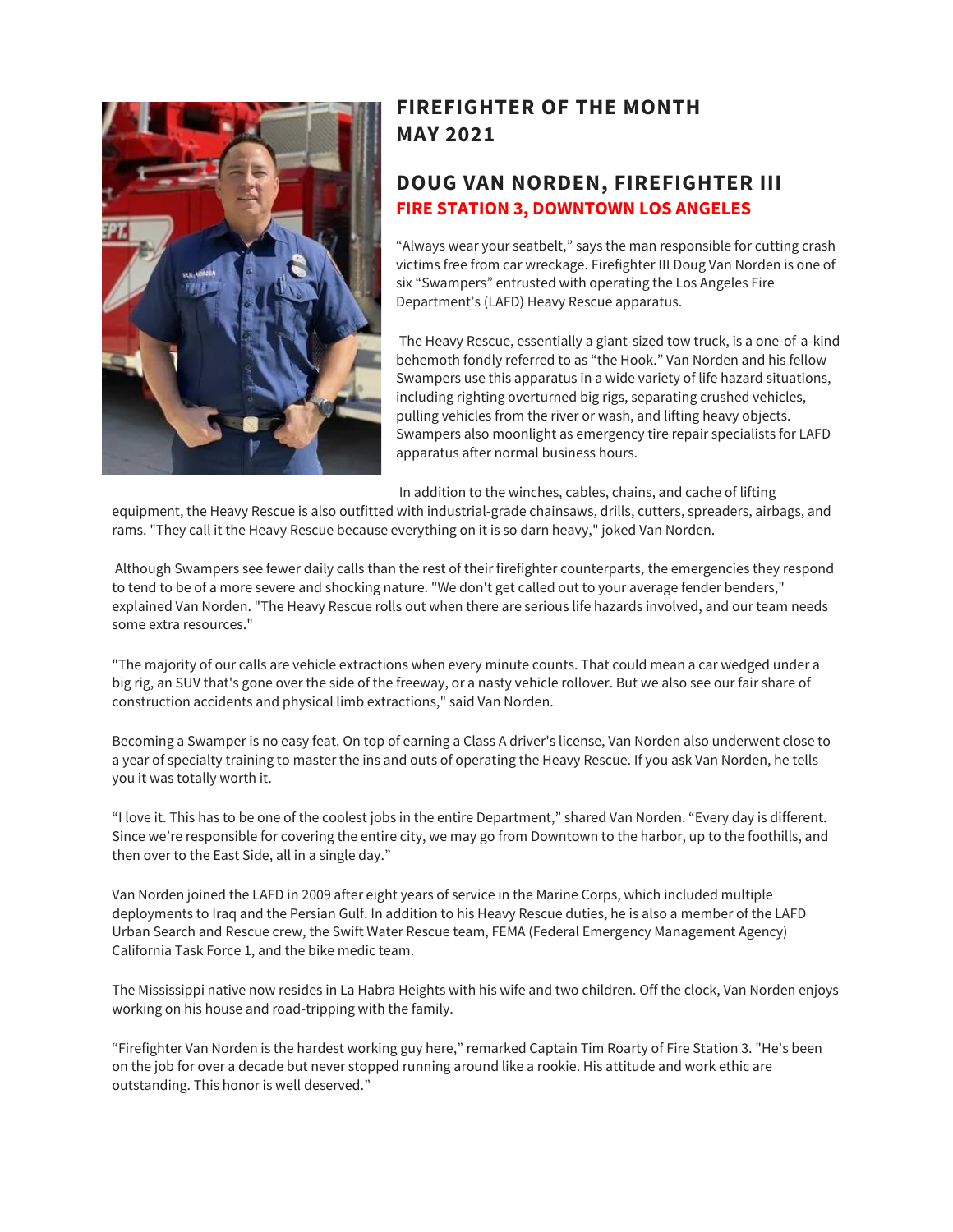#### **FIREFIGHTER OF THE MONTH AUGUST 2021**

#### **STEVEN MARCZINKO, FIREFIGHTER/PARAMEDIC METROPOLITAN FIRE COMMUNICATIONS, DOWNTOWN LOS ANGELES**

Firefighter Paramedic Steven Marczinko is a 911 dispatcher for the Los Angeles Fire Department's Metropolitan Fire Communications, more commonly referred to as "Metro" or "MFC." Marczinko and his fellow dispatchers are responsible for processing the nearly 3,000 emergency calls that pour into Metro every 24 hours.

The dispatchers assigned to MFC are either Firefighter/Emergency Medical Technicians (EMTs) or Firefighter/Paramedics like Marczinko, who have previously served in the field. Marczinko is a 14-year veteran of the Department. He has held his current role for close to seven years.

Those in Los Angeles who have the duty or unfortunate circumstance of having to dial 911 are routed to someone like Marczinko, whose job is to quickly deduce the nature of the caller's emergency and help mobilize the appropriate LAFD resources. Without a doubt, it is one of the most complex and challenging roles within the Department. Lives are literally on the line when Marczinko answers a call.

Each time a call comes in, Marczinko and his fellow dispatchers follow a strict formula. His goal is to get as much information as possible in the shortest amount of time. The task is rarely easy, and no two calls are quite the same. Callers are often frantic, frightened, ill, injured, or some combination thereof. Due to L.A.'s widely diverse population, language barriers are also a frequent challenge.

"As soon as I get on the line, the caller's first instinct is to ask for help and begin telling you what's wrong," explained Marczinko. "There's usually some degree of urgency, desperation, or fear. I try to calm them down a bit and get them to focus on the important details, like the address of the emergency. The first thing we need to figure out is where the help is needed."

After determining the incident address or getting as much locational information as possible, Marczinko proceeds to ask about the type of emergency, how many people need help, what was the cause, is there still a risk to others nearby, and so on. The info Marczinko gathers is input into a program that calculates what resources are needed and notifies the nearest available station or field unit. "As soon as we get the basics – where, who, why – our resources can hit the road," said Marczinko. "We can usually get our crew there before the 911 call is over."

Close to 85% of the LAFD's 911 calls are for medical emergencies. Luckily, Marczinko and his colleagues are all trained medical professionals. Their experience in the field helped prepare them for the barrage of medical calls they handle each day, albeit from a distance. "We go through so much training to become a paramedic, to be able to apply our knowledge and skills to help people," shared Marczinko. "I had no idea that my years as a firefighter and paramedic were actually training me to become a dispatcher."

Marczinko loved working as an LAFD paramedic. However, several years ago, he was in a severe accident that left him with a spinal injury.



Marczinko was in the back of an ambulance while transporting a patient to the hospital when they were t-boned at an intersection. Although strong enough to resume his duties after months of rehabilitation, Marczinko laments that he was "never quite right after the accident."

According to Marczinko, the toughest part of working dispatch is coaxing the necessary information from callers in a state of panic. The most complicated calls, he said, are the medical emergencies involving multiple patients. "In the field, we take for granted how much we actually rely on our senses," explained Marczinko. "Once I joined MFC, I quickly realized how much we depend on sight to process information and make decisions. As a dispatcher, listening becomes our greatest strength, especially when we are relying on the caller to communicate what is happening. We have to listen for specific cues, lead the caller with concise questions, and in some cases, provide the caller with lifesaving instructions."

Surprisingly, children are the most adept at answering his questions and following instructions, according to Marczinko. "For the most part, kids do a great job when they're calling in an emergency. They may not have all the specifics or have the benefit of an adult vocabulary, but they do a remarkable job relaying the basics so we can get help there as quickly as possible."

Although Marczinko has handled countless calls over the years, one particular call holds a special place in his heart. About a month into his MFC position, Marczinko fielded a call from a young girl around ten years old. The child dialed 911 because her grandmother had "passed out." The little girl was able to communicate that grandma was in cardiac arrest. She did not know her grandmother's street address, but Marczinko instructed her to run outside to find the nearest street markers. Next, Marczinko coached the young girl on how to perform chest compressions on her grandmother. When paramedics arrived at the house, they found the girl on the line with Marczinko as she was performing CPR. "She was just incredible," recalls Marczinko. "She saved her grandmother's life."

A Southern California native and son of a Los Angeles Police Department officer, Marczinko credits his father for inspiring him to pursue a career in public safety. He now resides in Eastvale, CA, with his wife and black lab, "Dino." Off the clock, Marczinko enjoys boating at Lake Havasu and off-roading in the desert.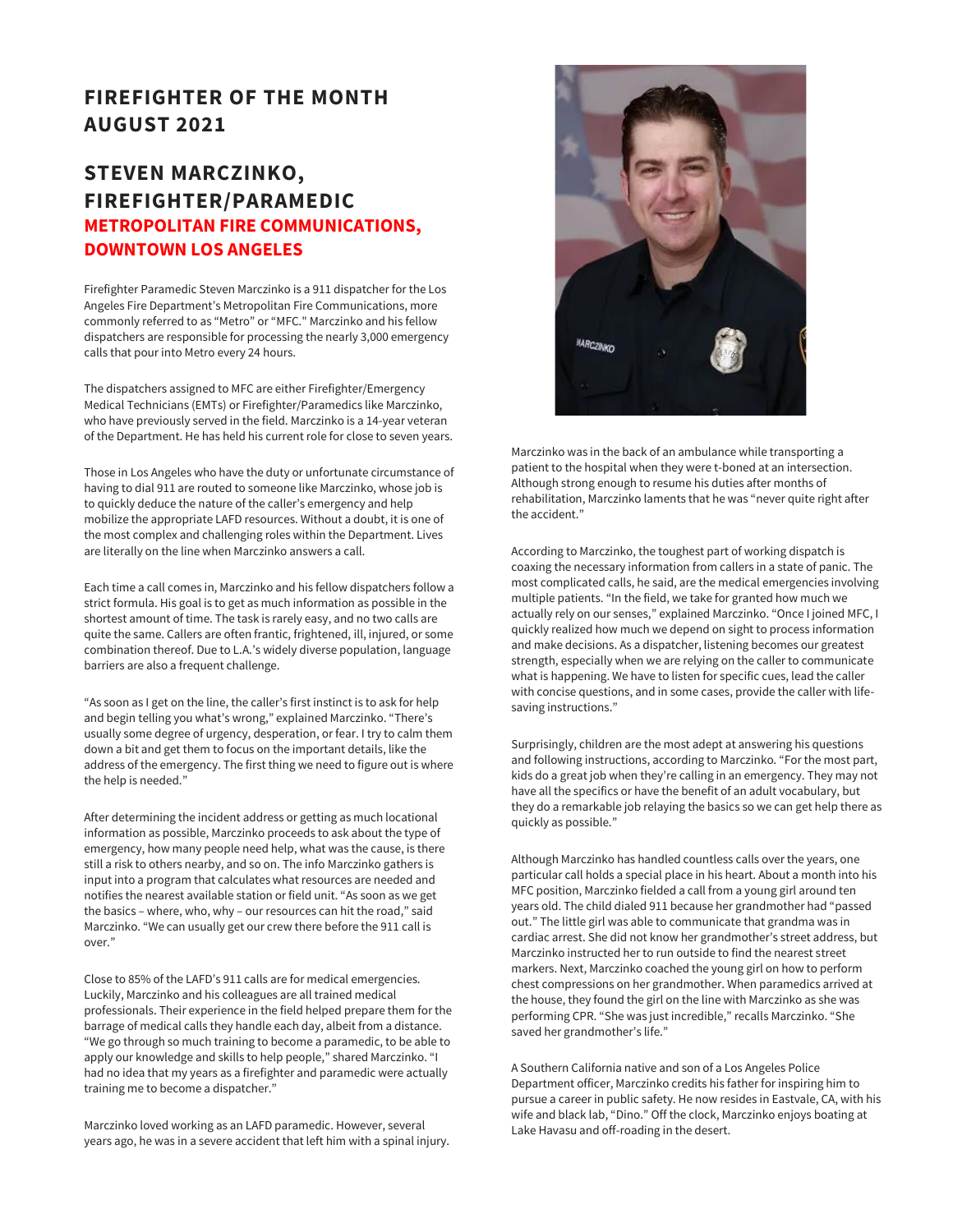

## **FIREFIGHTER OF THE MONTH OCTOBER 2021**

## **ADAM MARSH, FIREFIGHTER III WILDLAND FUEL MANAGEMENT UNIT**

"Most firefighters aspire to drive fire trucks. I fell in love with driving a bulldozer," remarked Adam Marsh, Firefighter III and Heavy Equipment Operator (HEO). Marsh has been firefighter since 2005, and a member of the LAFD since 2008.

Marsh is currently assigned to the Wildland Fuel Management Unit. His role as an HEO is to drive/operate specialized equipment such as bulldozers, skid steers, loaders, excavators, and of course, tractor trailers.

"Serving as an HEO combines two things I really enjoy - working outdoors, and learning to operate these amazing vehicles," shared Marsh. "It may

not match the exhilaration of fighting structure fires, but we provide an invaluable service, especially in communities with a wildland-urban interface (the line, area or zone where structures and other human development meet or undeveloped wildland or vegetative fuels)."

As fire seasons grow longer and more intense, fire departments throughout California are becoming increasingly reliant on specialized heavy equipment and their operators. Weather permitting, brush clearance projects are now a year-round responsibility. Projects range from clearing defensible space around city properties, removing vegetation near vulnerable residential communities, and cutting access roads along the miles of winding slopes of local state parks.

Cutting and grading fire roads is one of Marsh's most challenging, labor-intensive assignments, but also one he thoroughly enjoys because he gets to drive a variety of his favorite resources. During active incidents, Marsh and his wildland colleagues run the dozers and skid steers to cut contingency lines along ridgetops, so the fire doesn't crest over and burn back down the next side. Cutting according to the topography the hills requires a high degree of skills, technical expertise, and a strong understanding of the soil, terrain, and habitats they work within.

Marsh and the Wildland Fuel Management Unit can spend between 10-12 hours per shift cutting lines on an active incident. In fact, Marsh was behind the controls of the LAFD's new D5 dozer during the Palisades Fire in May of this year. The Palisades Fire scorched more than 1,200 acres and was the first major blaze of 2021 season in L.A. Marsh helped cut miles of breaks and contingency line that protected hillside homes until the fire was contained nearly two weeks later.

"After the fire is out, our next priority is fire line rehabilitation," explained Marsh. "These large, heavy machines are great for helping us control the spread of fires, but they can also have a big impact on the local environments." Marsh, and avid outdoors enthusiast, spoke of how the LAFD now woks to rehabilitate the burn areas. They cut water bars that redirect water to help offset erosion, reintroduce helpful brush and re-seed natural plants to prevent introduction of "As firefighters, we need to respect and preserve the balance of L.A.'s ecosystems, especially when it comes to preserves and indigenous sites so this landscape can be appreciated by future generations," shared Marsh.

"Firefighter Marsh is most deserving of this recognition," expressed Captain II Rich Diede, Commander of the LAFD's Wildland Fuel Management Unit. "He is one of the hardest working members of this department. He approaches every assignment with a positive attitude. He is constantly seeking to learn, improve his knowledge and skills with the heavy equipment, and find opportunities to be of service."

Before joining the LAFD, Marsh was a wildland firefighter with the Ventura County Fire Department. He is now part of the third generation of Marsh family LAFD members, continuing the legacies of his grandfather, a former LAFD engineer, and his uncle, a retired Captain II.

When Marsh isn't inside the cab of one of his favorite heavy equipment apparatus, he enjoys spending time with his family outdoors, camping, fishing, and surfing.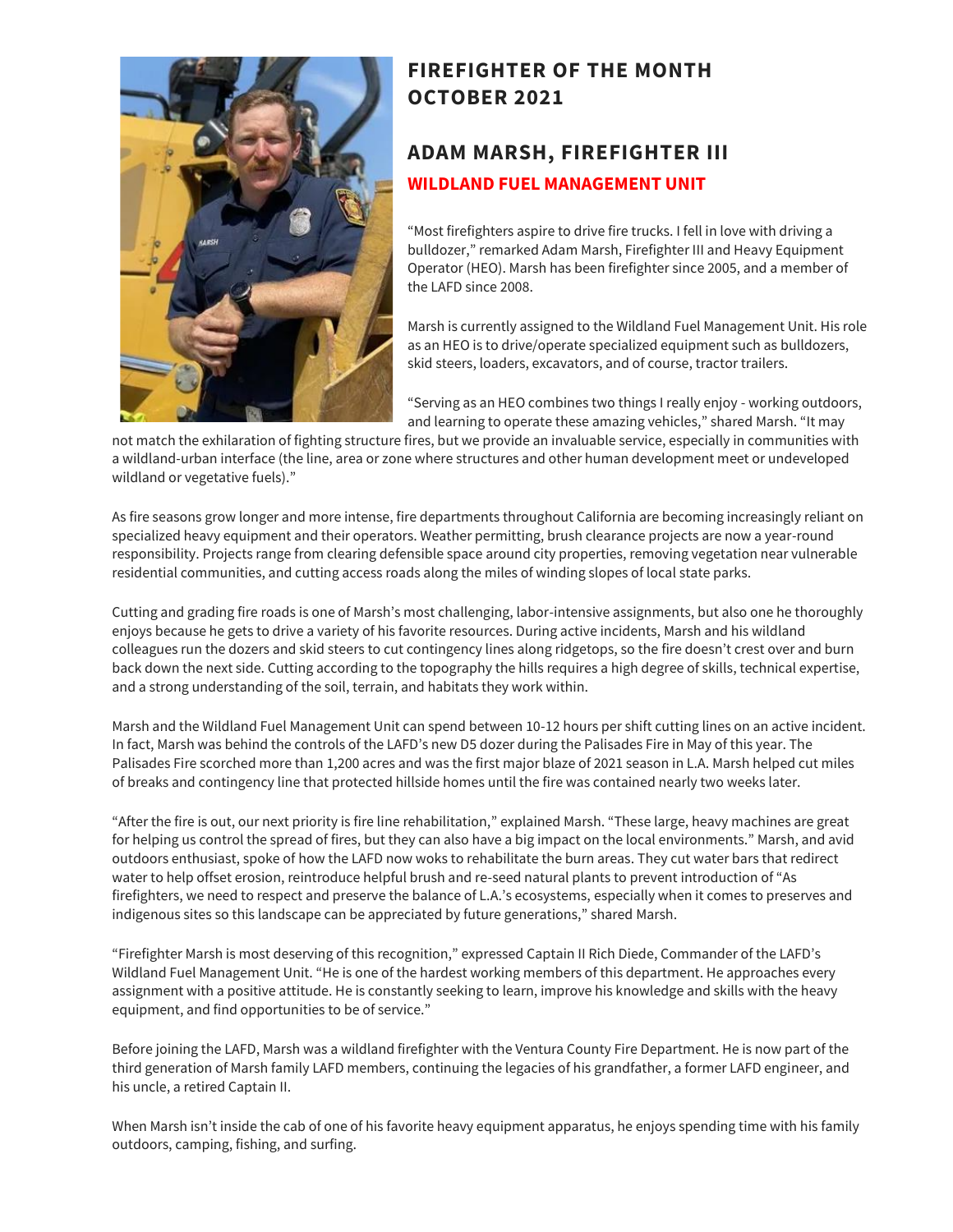## **FIREFIGHTER OF THE MONTH NOVEMBER 2021**

### **BRENT STEPHENS, FIREFIGHTER III**

#### **FIRE STATION 3, DOWNTOWN LOS ANGELES**

As far back as he could recall, there was never any doubt. Brent Stephens knew he was destined to become a firefighter. As a young boy, he would often visit his grandfather, who was assigned to the historic Ralph J. Scott, the LAFD's flagship fireboat, which serviced the port of Los Angeles for nearly 80 years.

"The stories my grandfather told about life as a firefighter captivated me and lit the spark that drove me to pursue my dream," shared Stephens. "He was a hero, my hero, and I wanted to be just like him."



At 14, as soon as he became eligible, Stephens joined the local Fire Explorers program in Orange County. After high school, he became an Emergency Medical Technician and volunteered with San Diego County Fire and Cal Fire, striving to gain as much experience as possible.

In 2016, Stephens earned his dream job with the Los Angeles Fire Department. He is now a Firefighter III assigned to Fire Station 3 in Downtown, easily one of the busiest stations in Los Angeles. Station 3 handles many metropolitan incident types such as high-rise fires, apartment fires, transportation accidents, elevator rescues, and a seemingly endless stream of medical emergencies.

Stephens transferred to Station 3 nearly a year ago, during the height of the pandemic. "When I first arrived [at Station 3], Downtown still had that eerie ghost town-vibe," explained Stephens. "Little by little, it's been fascinating to watch this community come back to life."

As downtown traffic and activity inch closer to the pre-pandemic pace, Stephens and his colleagues have witnessed the LAFD's incident rates soar. In fact, Stephens and the Station 3 crew have handled close to 300 more emergency calls than this same time last year.

Stephens' role is affectionately referred to as utility player since he rotates between the engine, ladder truck, and Basic Life Support (BLS) ambulance assignments. His skillset, versatility, and infectious positive attitude make him a valued member of the Station 3 family.

Firefighter III Brent Stephens was selected as Firefighter of the Month for his outstanding service and the compassionate approach he applies to his duties. A firefighter's actions speak loudly, but according to Stephens, sometimes their words leave the most significant impact. "A lot of people are going through tough times lately, so telling someone 'hey, it's okay, it's going to be alright.' That brief connection, that little moment of empathy, might be what helps someone pull through. That's a huge responsibility, but it's also more than that - It's an honor."